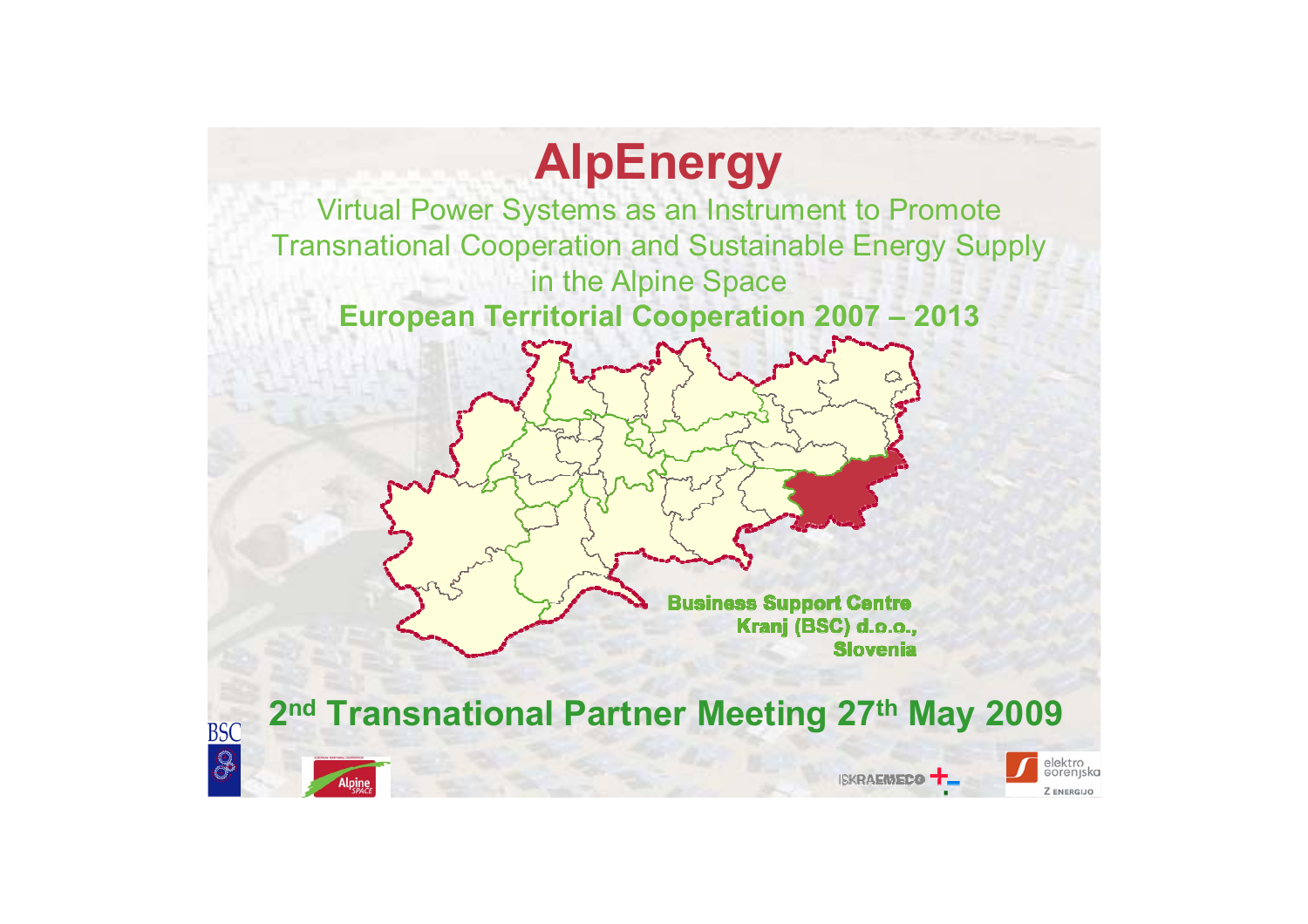

elektro<br>Gorenjska

Z ENERGIJO

**BSC** 

S

# **REGIONAL EFFECTS REGIONAL EFFECTS REGIONAL EFFECTS CASE OF GORENJSKA REGION CASE OF GORENJSKA REGION CASE OF GORENJSKA REGION**

M.SC. Bogomir Filipič / RDA BSC KRANJ, SLOVENIA **M.SC. Bojan Luskovec / ELGO, SLOVENIA**

**2nd Transnational Partner Meeting 27th May 2009**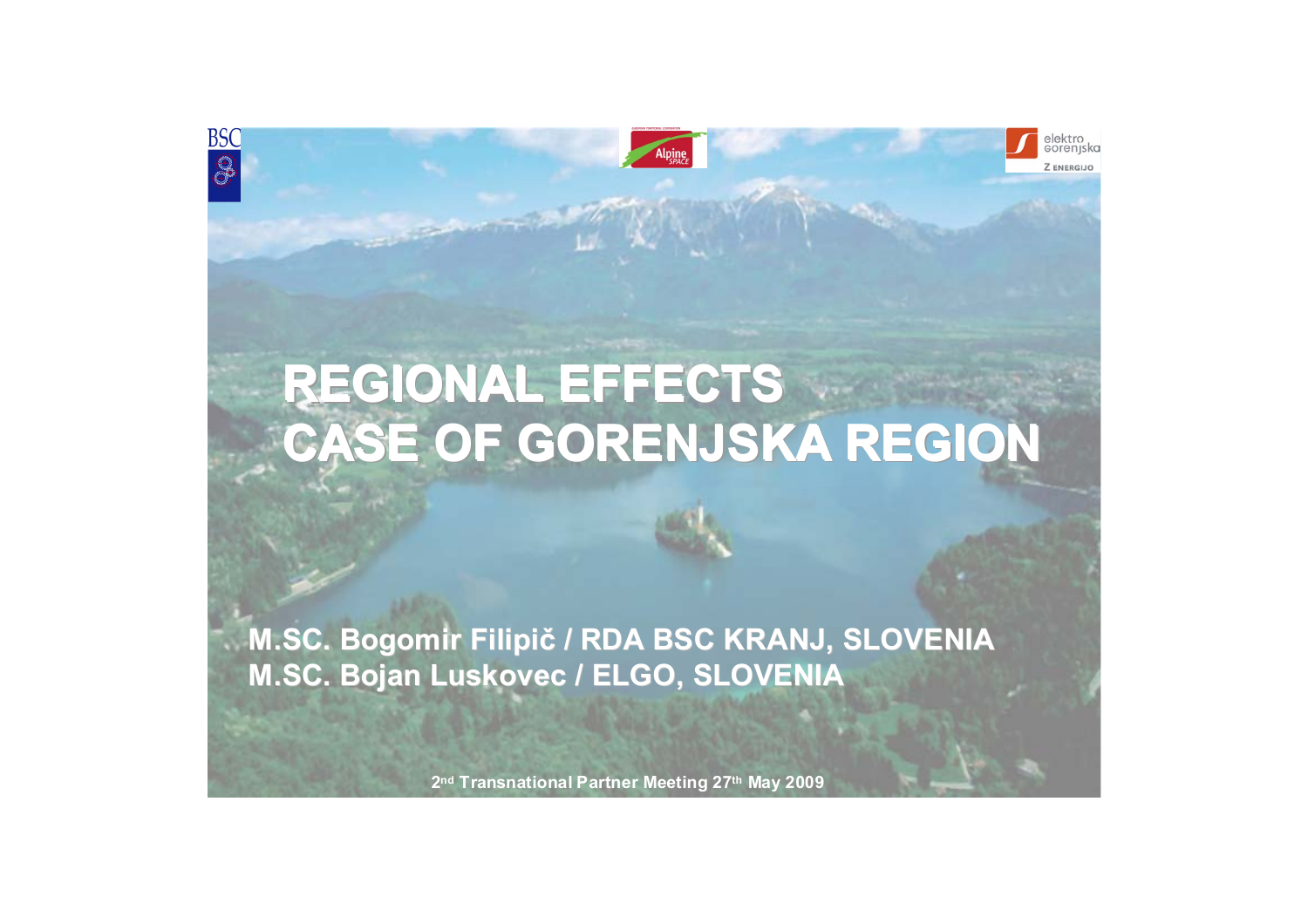### **Energy distributor expectations and modalities of technical functions implementation**

- • **Detection, allocation and reduction of technical and non-technical losses**
- •**Error detection**
- •**Consumption forecast**
- •**Network analysis and resource managemet**
- •**Network quality**
- •**Change of electric energy supplier**
- • **Remote meter test, parameterization and FW upgrade**
- •**Security**
- •**Clock synchronization**



**BSC** 

O.

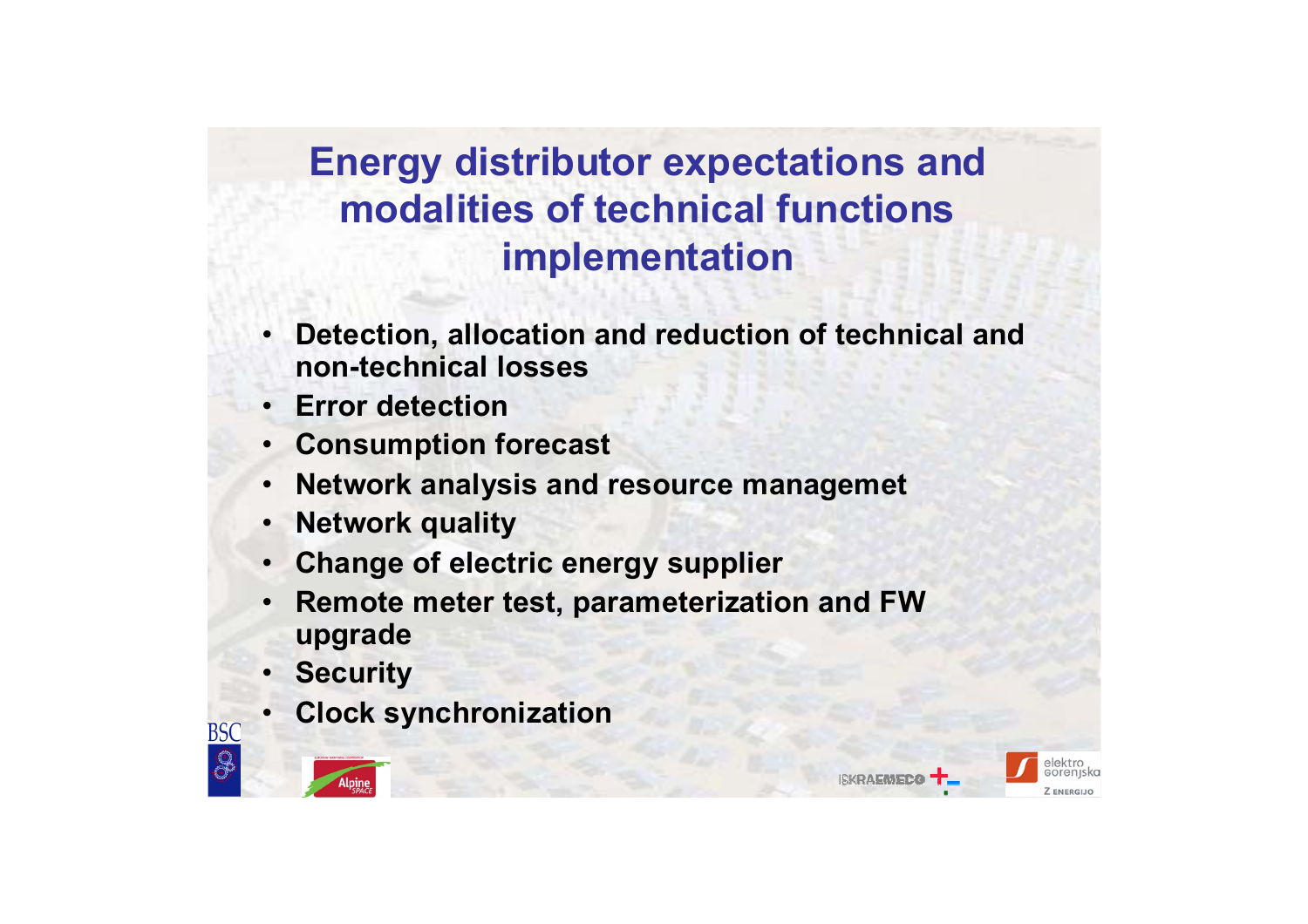### **Energy Distributor expectations and implementation modalities of business functions**

- •**Remote data reading of consumed / committed energy**
- •**Local display of data**
- •**Remote control / management of consumption**
- •**Prepaid system feasibility**
- • **Measurement of consumptions and other energy parameters**
- • **Possibility for the customers to view consumptions, statistics and other information on the web portal**





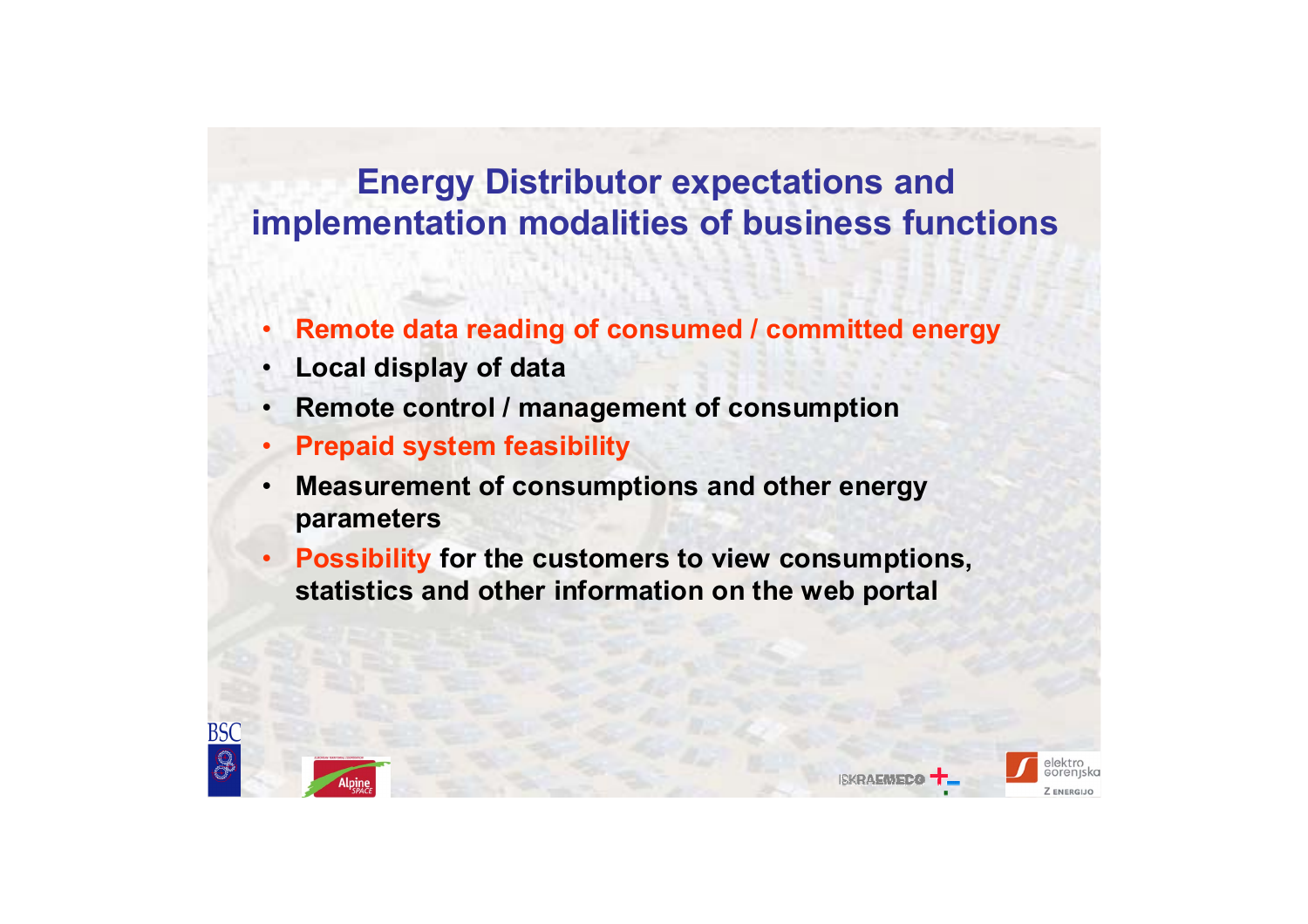# **Expectations of household costumers of energy**

- • **Free choosing of supplier, based on possibility of simple and quick choice and exchange of supplier**
- • **Dynamic tariff (presentation on house indicating mechanism) and possibility of adjustment of own consumption to these tariff**
- • **Effective programs for reduction of costs of electric energy consumption**
- •**Joining of own local sprayed sources**
- •**Stimulative programs for introduction of renewable energy sources**
- • **Combined, transparent and intelligible receipt for consumption of electricity, gas, heat and water**
- • **Feasibility of regulation of own consumption directly or with help of own system of house automation**
- •**Feasibility of pre-payment system**





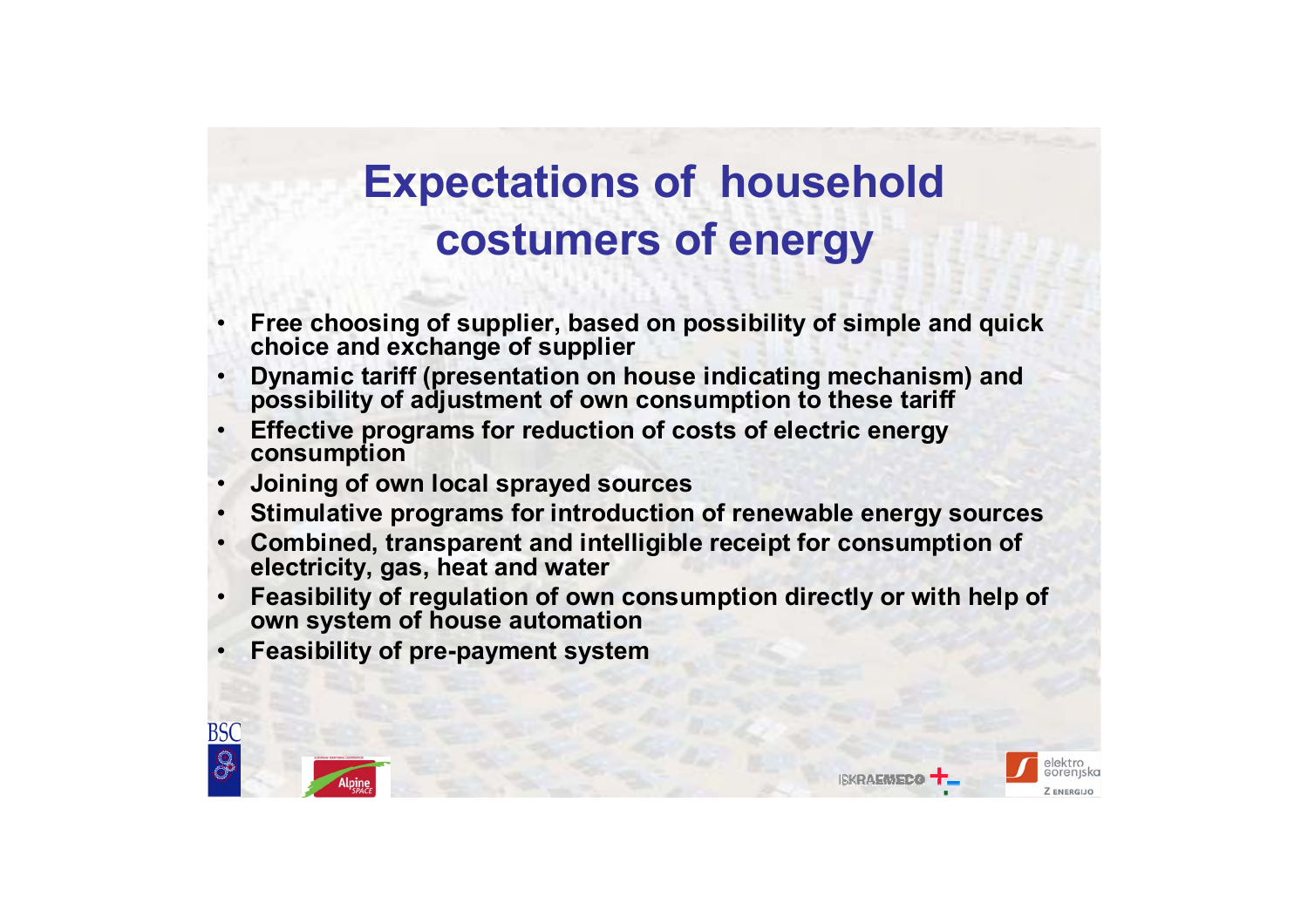# **Expectations Producers and Community**

#### **Producers**:

- Decreasing of the yearly peak with the use of dynamic tariff lower costs of the production units for the cowering of the peak
- More precise data
- Possibility of more optimised adoption of the production

#### **Community**

• Decreasing of the use of the electrical energy leads towards lower costs of CO2 and towards easier attainment of the EU goals.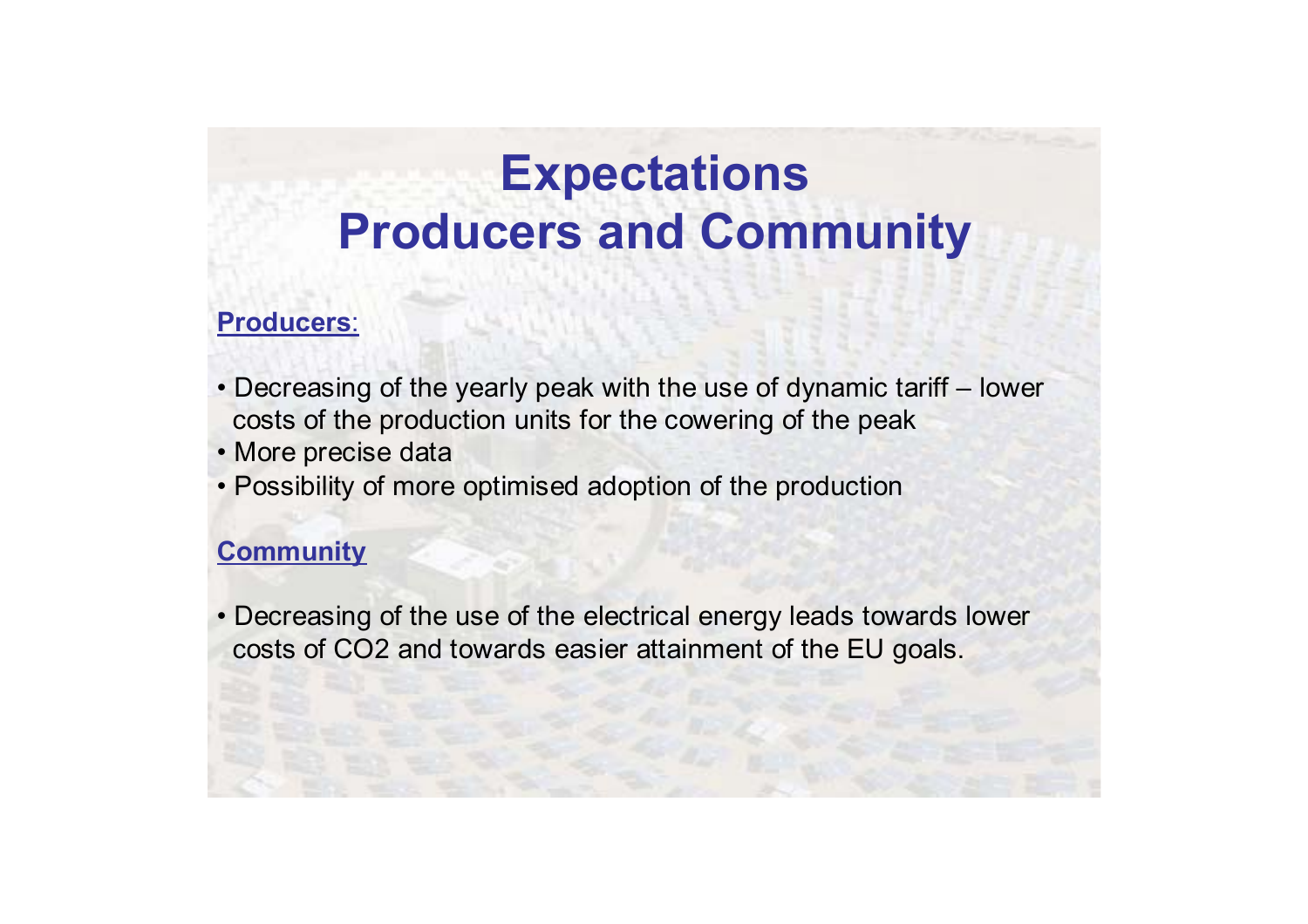## **REGIONAL FACTS**

**Number of measuring points on the area of Elektro Gorenjska regarding the type of consumers**

|                                        | <b>AMR</b> | <b>Mannually</b> | <b>SUMA</b> |
|----------------------------------------|------------|------------------|-------------|
| Household - yearly settling            | 660        | 74.666           | 75.326      |
| Multiple users - monthly settling      | 1.067      | 92               | 1.159       |
| <b>Retail users - monthly settling</b> | 651        | 7.814            | 8.465       |
| <b>SUMA</b>                            | 2.378      | 82.572           | 84.950      |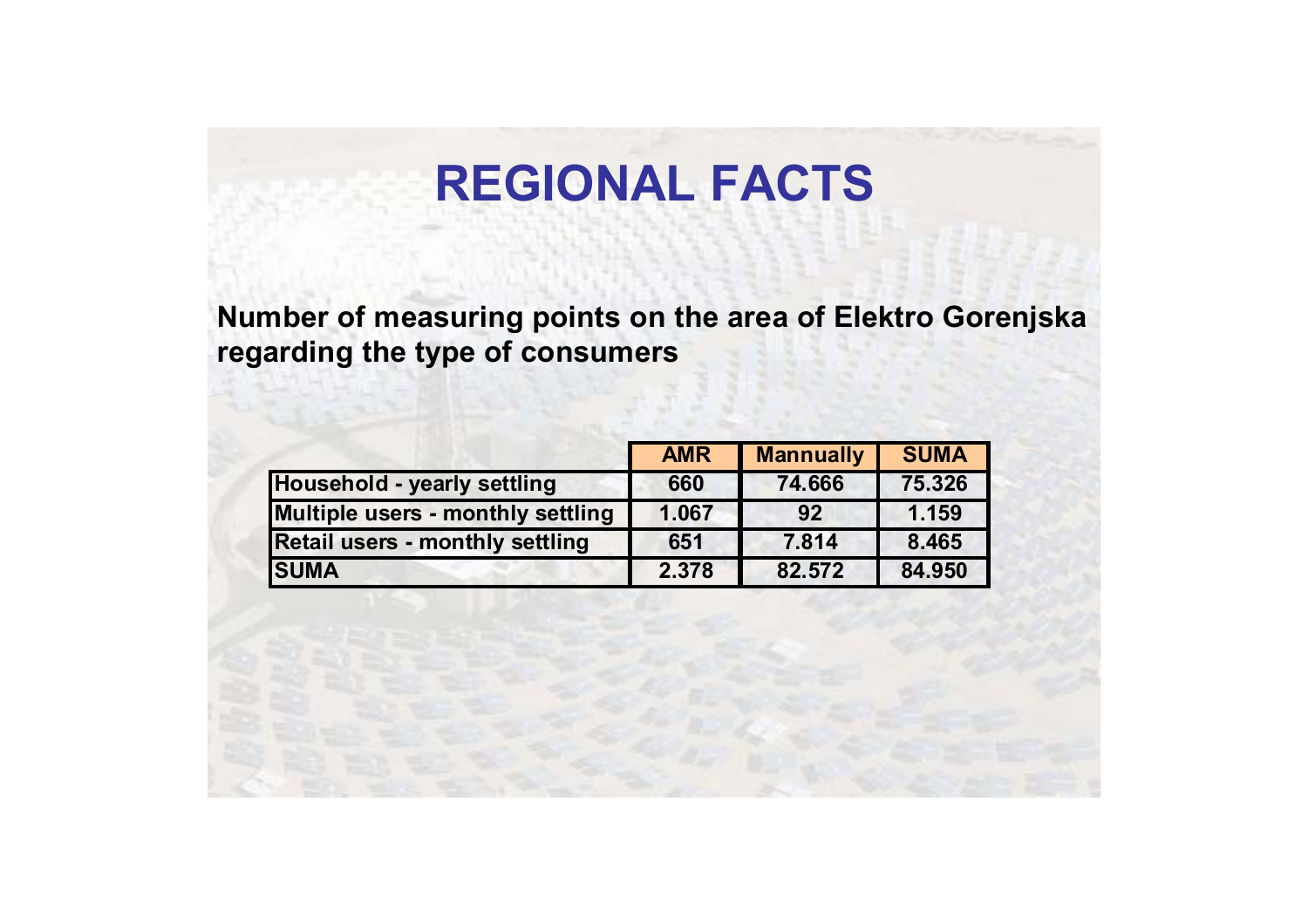#### **Number of measuring point, gas, water, and remote heat on the area of Elektro Gorenjske**

|                    | <b>Imeasuring</b><br><b>points</b><br>yearly settling | <b>Imeasuring</b><br>points -<br><b>Imonthy</b> | <b>Suma</b> |  |
|--------------------|-------------------------------------------------------|-------------------------------------------------|-------------|--|
| Gas                | 6.000                                                 | 180                                             | 6.180       |  |
| <b>Remote heat</b> | 6.000                                                 |                                                 | 6.000       |  |
| <b>Water</b>       | 39.535                                                | 1.945                                           | 41.480      |  |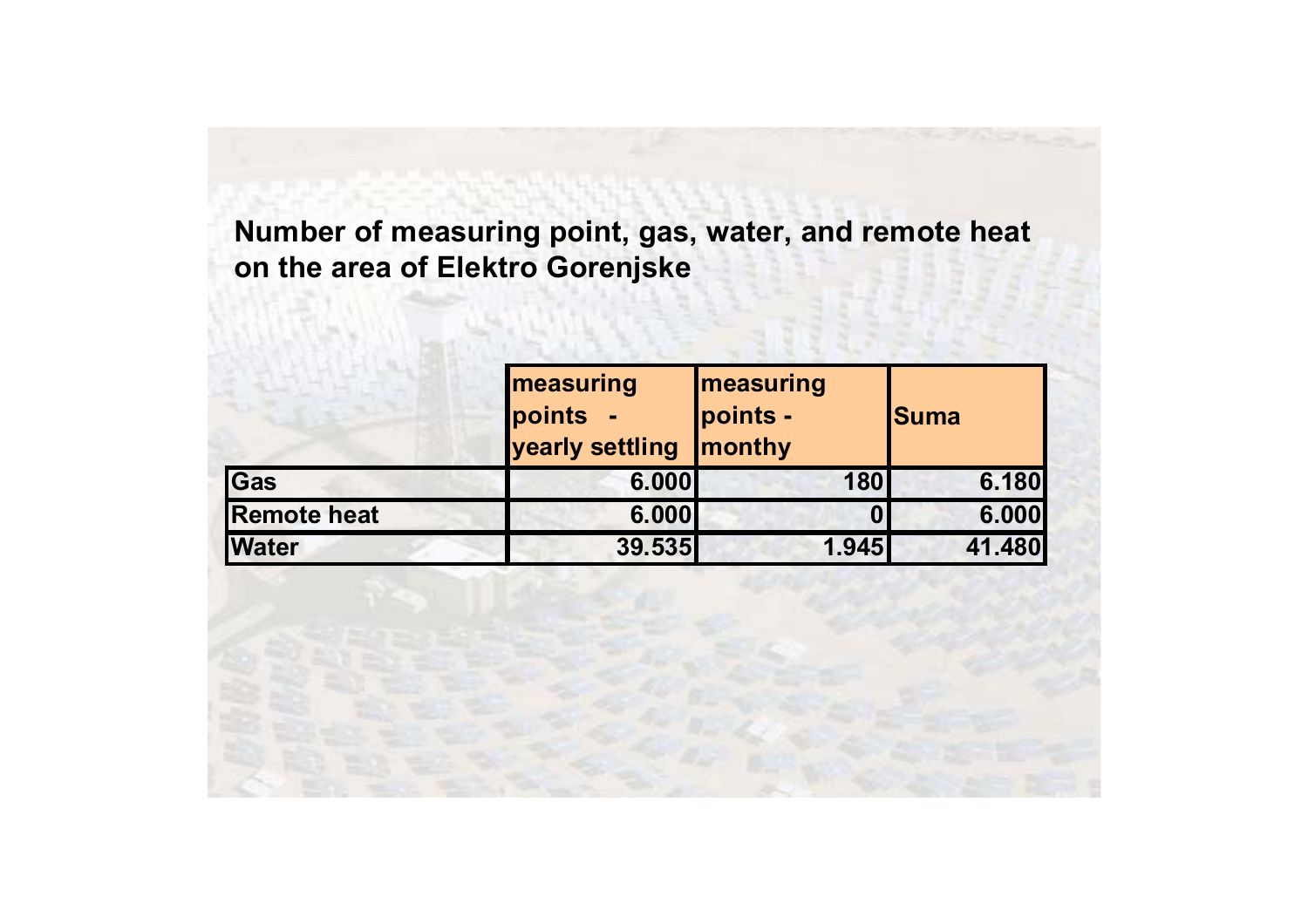**Business process "Measuring, scooping and handling with itemized statement data about the use of Electrical energy" extends performing of the following functions:**

- Measurement of itemized statement data at the customers
- Capture of the itemized statement data at the customers
- Transmitting of the itemized statement data into the centre for handling
- Collection, handling (checking, calculation, working out reports), safe storage and archiving the itemized statement data
- Interference of itemized statement data to all users of the data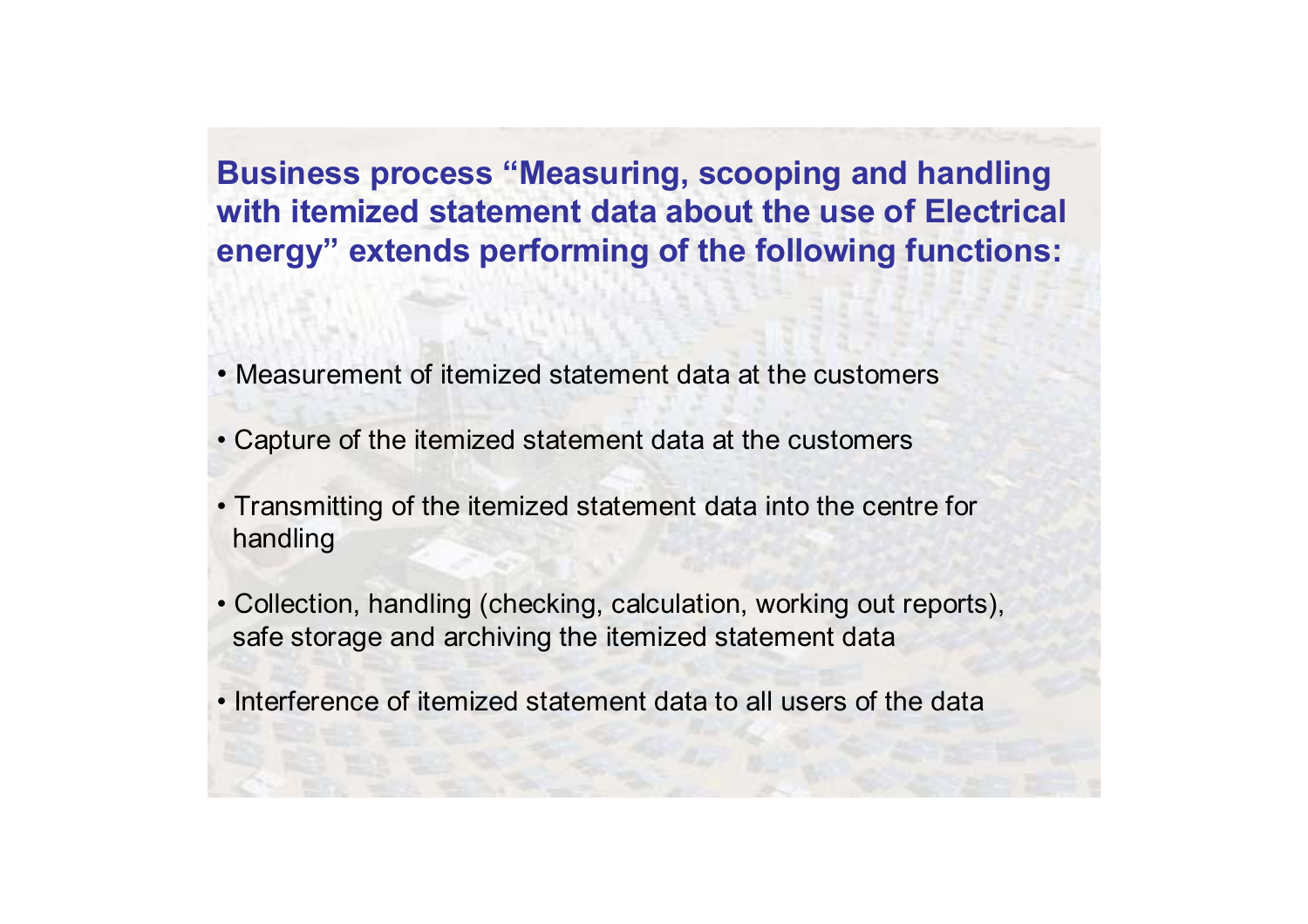#### **Yearly value on the categories of costs of the current system connected with the data about he consuption of the electrical energy**

**Costs of the current system**

| <b>Cost category</b>         | Value $(E)$ |
|------------------------------|-------------|
| Cost of the regular exchange | 546.317     |
| Costs of the data reading    | 333.443     |
| <b>Other costs</b>           | 872.226     |
| Suma - 1 year                | 1.752.487   |
| Suma in 15 years             | 26.287.305  |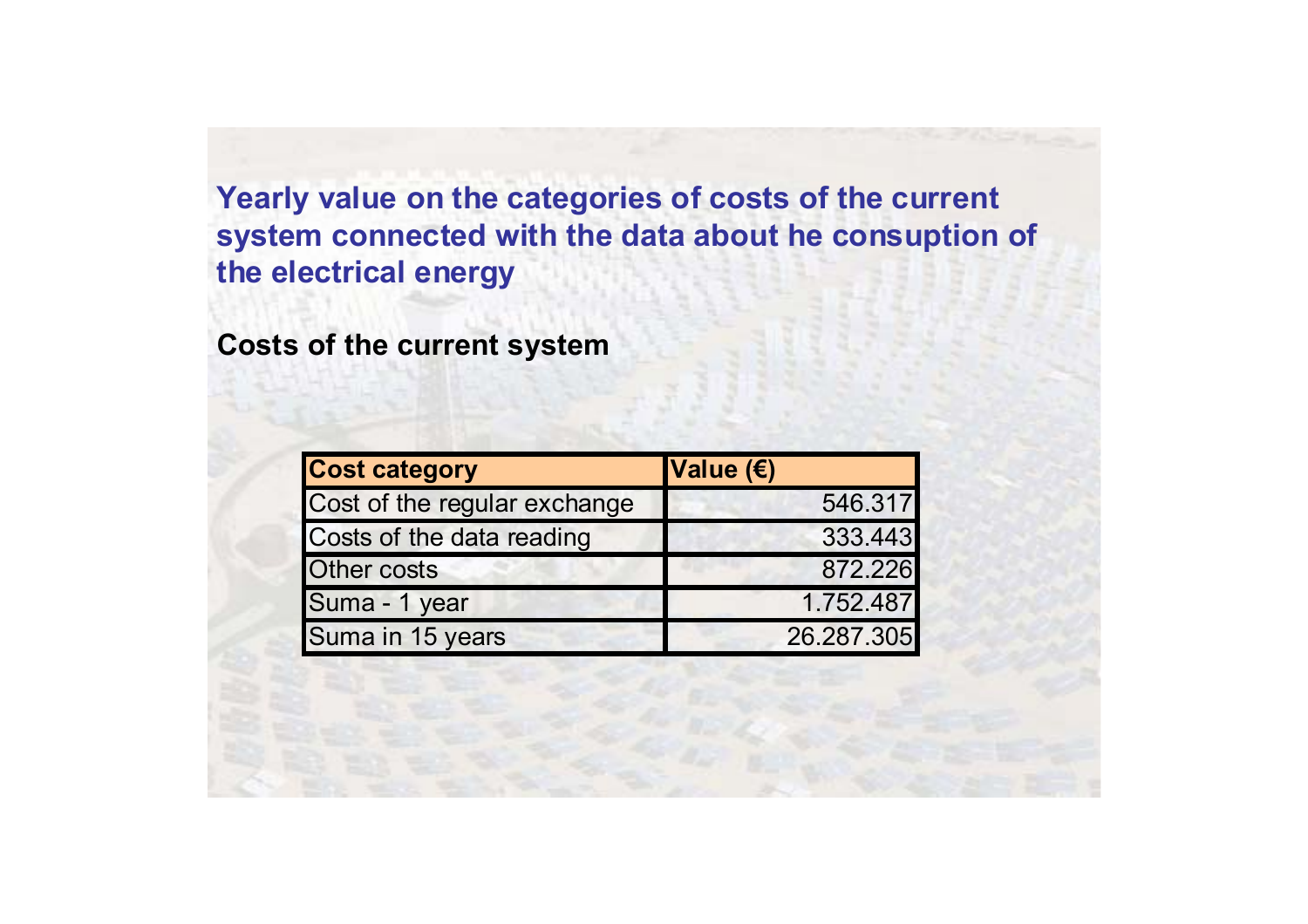## **COSTS OF THE CURRENT SYSTEM**

**Yearly and altogether (non discount) value of the individual categories of costs of new AMI system**

|                                            | COSTS $(E)$ | <b>SUMA</b> |
|--------------------------------------------|-------------|-------------|
| <b>Costs of maintenance</b>                | variable    | 2.491.963   |
| <b>Staff costs</b>                         | variable    | 5.368.762   |
| <b>Costs of the data transmission</b>      | 65.059      | 1.171.062   |
| <b>Dynamic tariff</b>                      | 50.000      | 750.000     |
| <b>Measurment of other energy products</b> | 50.306      | 1.006.125   |
| <b>ISUMA</b>                               | 165.365     | 10.787.912  |

#### **DIFFERENCE – OLD SYSTEM / NEW AMI**

**26.287.000- 10.787.000= 15.500.000**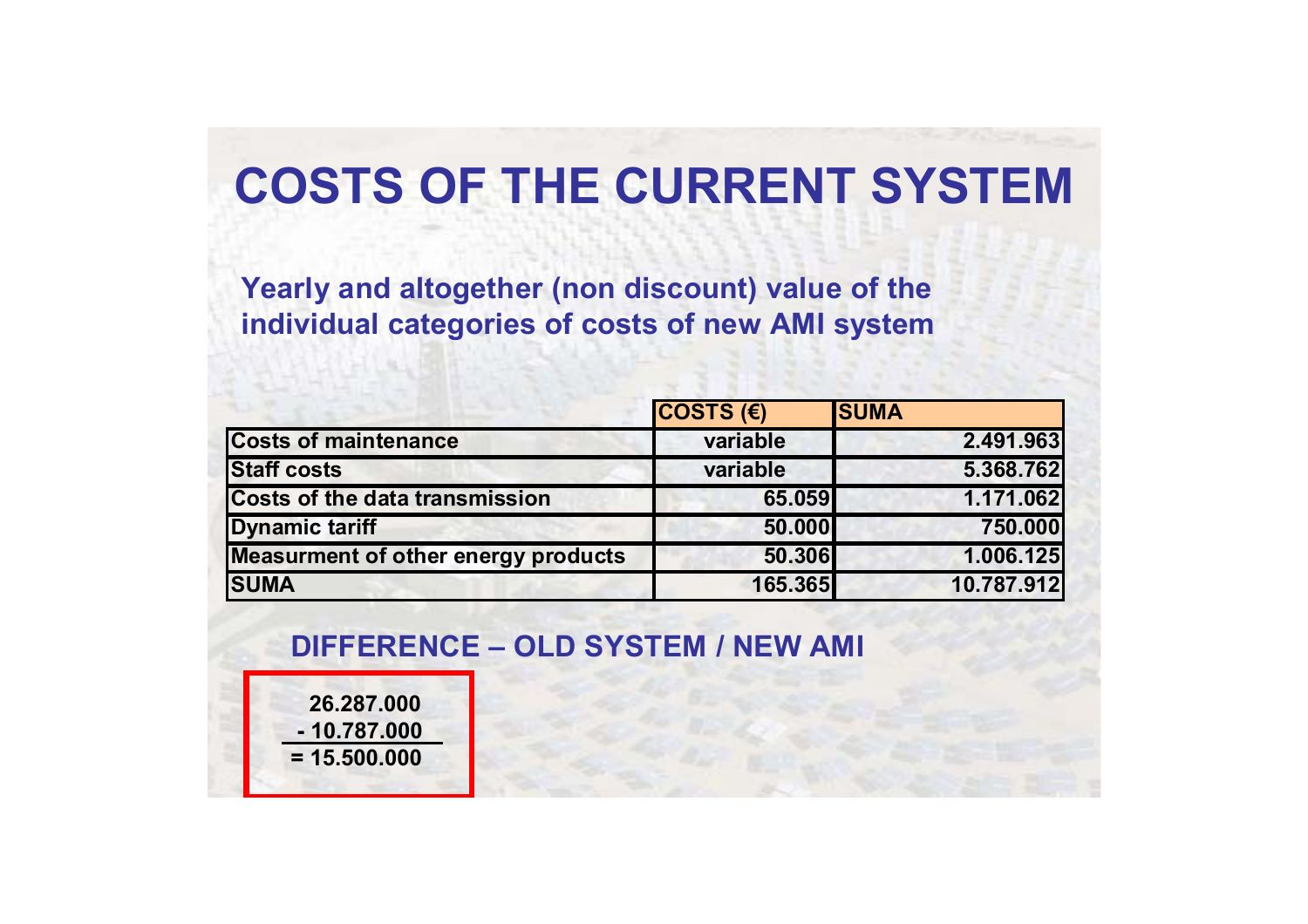### **INITIAL INVESTMENTS COST**

|                                             | On the measuring point | Yearly    | <b>SUMA</b> |
|---------------------------------------------|------------------------|-----------|-------------|
| Purchase price of the system meters         | 228,15                 | 3.797.451 | 18.987.256  |
| <b>Purchase price of controlling meters</b> | 5,61                   | 93.452    | 467.258     |
| Costs of the centres for collection and     |                        |           |             |
| handling of the data                        | 4,81                   | 80.000    | 400.000     |
| <b>Costs of education of the employees</b>  | 1,2                    | 20.000    | 100.000     |
| Costs of the transition on the new          |                        |           |             |
| system                                      | 2,4                    | 40.000    | 200.000     |
| <b>Costs of financing</b>                   | 65,27                  | variable  | 5.431.642   |
| <b>SUMA</b>                                 | 307,44                 | 4.030.903 | 25.586.157  |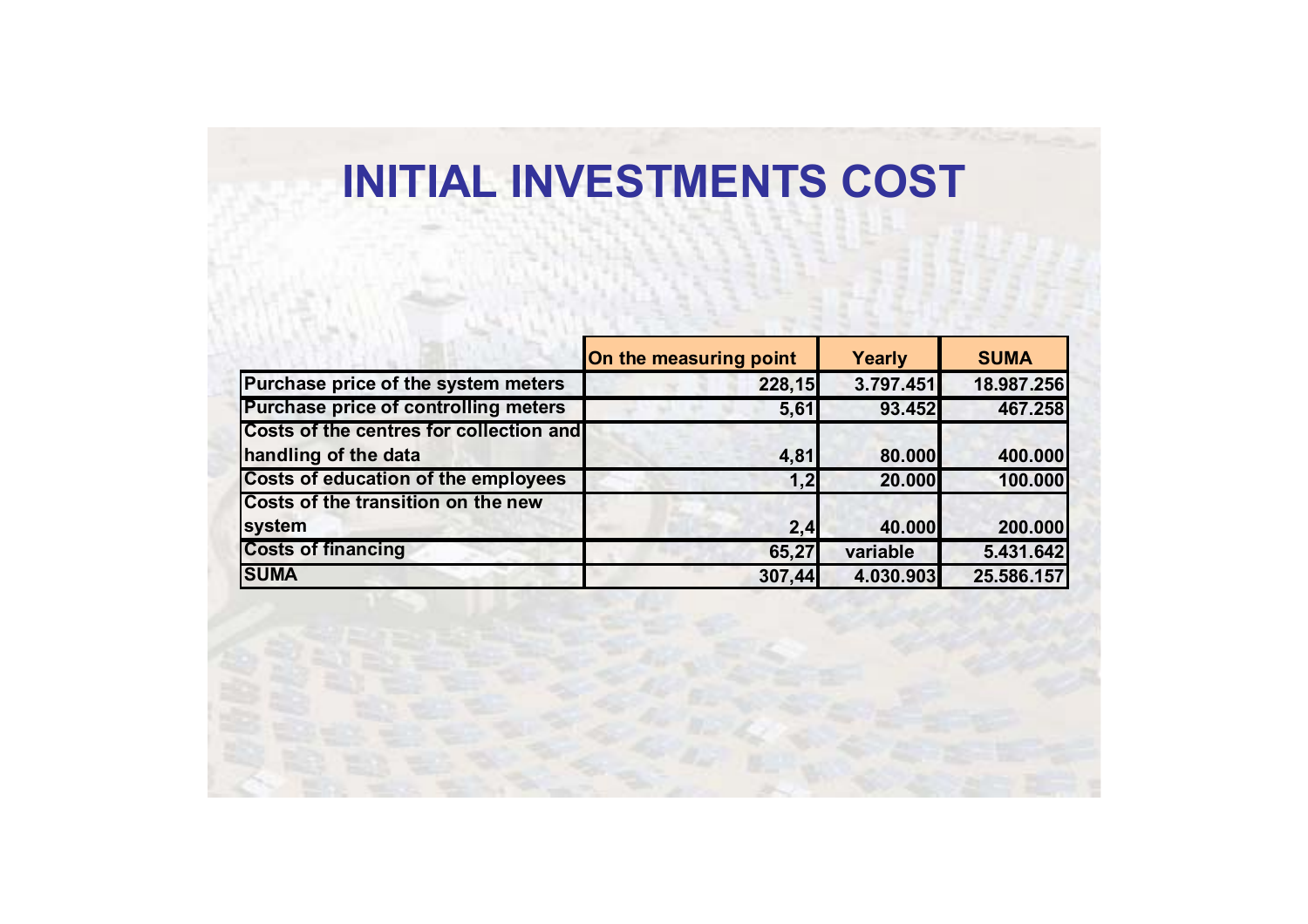### **Share of the single categories in altogether profitability**

| <b>CATEGORIES</b>                                | <b>SUMA OF SAVINGS</b> | <b>SHARE</b> |
|--------------------------------------------------|------------------------|--------------|
| Savings stamping                                 | 2.753.230              | 5,60%        |
| Savings exchange                                 | 6.184.785              | 12,50%       |
| Savings staff cost at stamping                   | 1.489.962              | 3,00%        |
| Savings on the car driving on stamping           | 498.373                | 1,00%        |
| Savings on the data reading - staff costs        | 4.048.898              | 8,20%        |
| Savings of the data reading - car driving        | 1.953.078              | 4,00%        |
| Savings of the costs on the filing of reprimands | 1.734.534              | 3,50%        |
| Savings of opportunity costs of interests        | 249.534                | 0,50%        |
| Savings of costs on deviations                   | 2.613.600              | 5,30%        |
| Savings on the lower commercial lost             | 3.739.886              | 7,60%        |
| Savings on the less končnega odjema              | 16.727.765             | 33,90%       |
| Savings on the lower costs of the calling centre | 720.000                | 1,50%        |
| "Multi utility"                                  | 1.819.952              | 3,70%        |
| <b>Other benefits</b>                            | 4.753.360              | 9,60%        |
| <b>SUMA</b>                                      | 49.286.955             | 100%         |